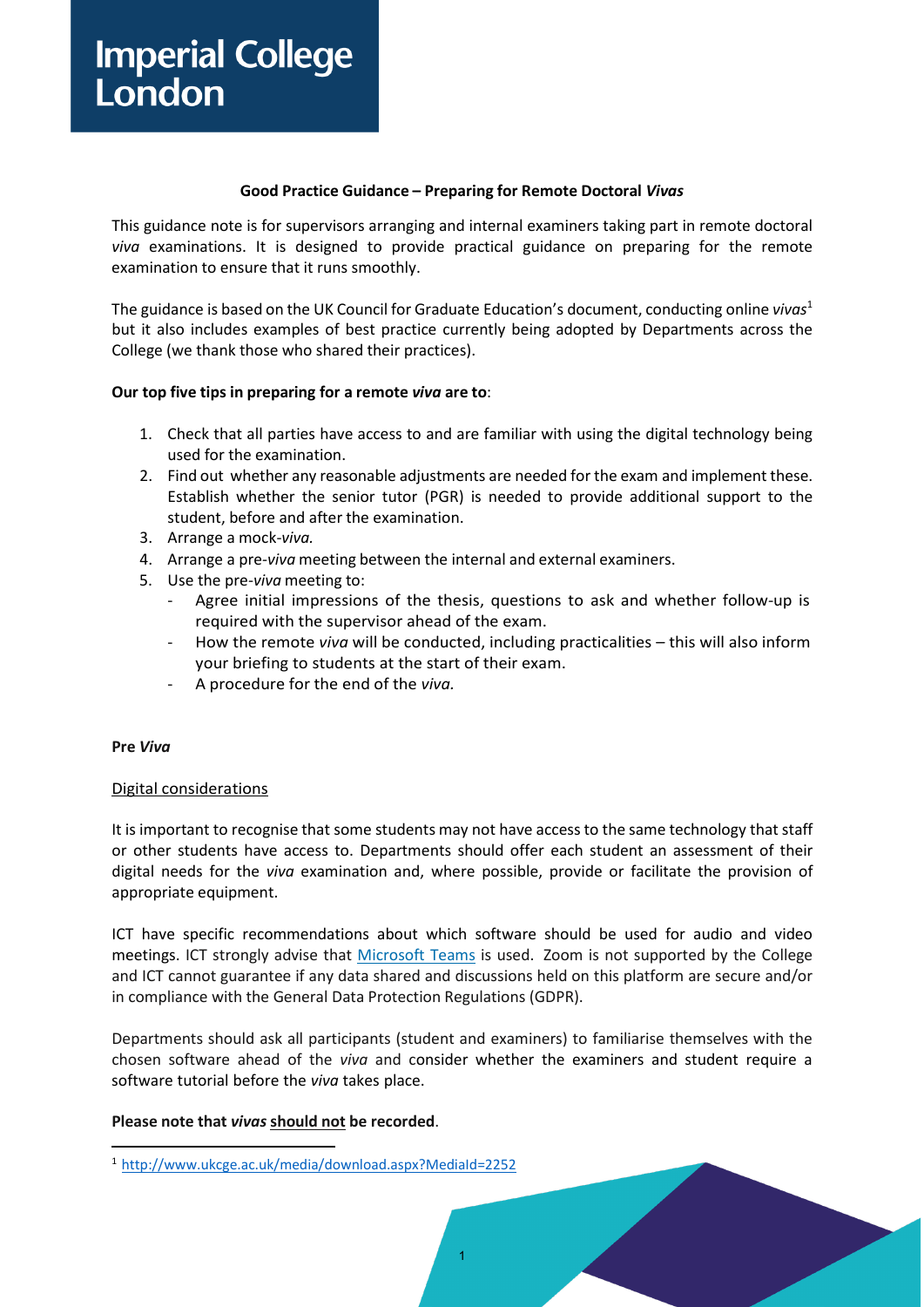#### Arranging a mock *viva*

It is good practice for Supervisors to arrange a **mock remote** *viva.* A mock *viva* is an opportunity for students to carry out a "tech check," a chance to practice using the software ahead of the examination and to familiarise themselves with the process.

### Supporting students

If supervisors and/or Departments are concerned about the student's progression or physical/mental health, then arrangements should be made for the Department's Senior Tutor (PGR) to be available to the student for a pre and post *viva* meeting.

It may also be necessary to make reasonable adjustments to the conduct of the examination to take account of students with disabilities or specific learning needs.

You should agree a schedule of breaks and ensure that this is communicated to the student at the start of the examination. Short breaks from "screen time" are important.

#### Timing and location of the *viva*

When arranging the *viva*, supervisors and/or Departments should consider where the student and examiners are (geographically) when setting the time(zone) for the examination.

#### **Pre-***viva* **meeting for examiners**

In the usual way, examiners should **exchange their preliminary written reports** ahead of the *viva*. The internal examiner should set up a remote virtual meeting to discuss these and so the examiners can meet each other prior to the examination. Examiners should discuss their initial impressions of the thesis, identify whether they need to raise any queries with the student's main supervisor and agree the questions they wish to ask the student during the examination. If necessary, the examiners could also virtually meet with the supervisor to discuss queries.

During this preliminary discussion, examiners should **also decide how to manage the remote exam**, including who will ask which questions, a process for how to intervene should a new question occur and if reasonable adjustments are to be made.

The examiners should d**evelop a procedure for the end of the** *viva* that mirrors the normal procedure where the student leavesthe room so the examiners can discussthe outcome and then returns to hear the outcome. For example, the student (and supervisor if present) could be asked to move into the virtual waiting room and then return when the outcome is agreed. Before everyone logs off, all participants should know exactly what will happen next, including the timescale for the student to receive the examiners' report and how feedback, such as minor corrections, will be provided to the student remotely.

The examinersshould also **develop a procedure to follow should the student become distressed**. It is suggested that the internal examiner has available the contact details of the supervisor and the Department's Senior Tutor (PGR). The College's [Student Support Zone](https://www.imperial.ac.uk/student-support-zone/common-concerns/worried-about-someone-else/concerned-about-a-students-wellbeing-or-safety/) provides helpful information should the examiners become concerned about the welfare of a student.

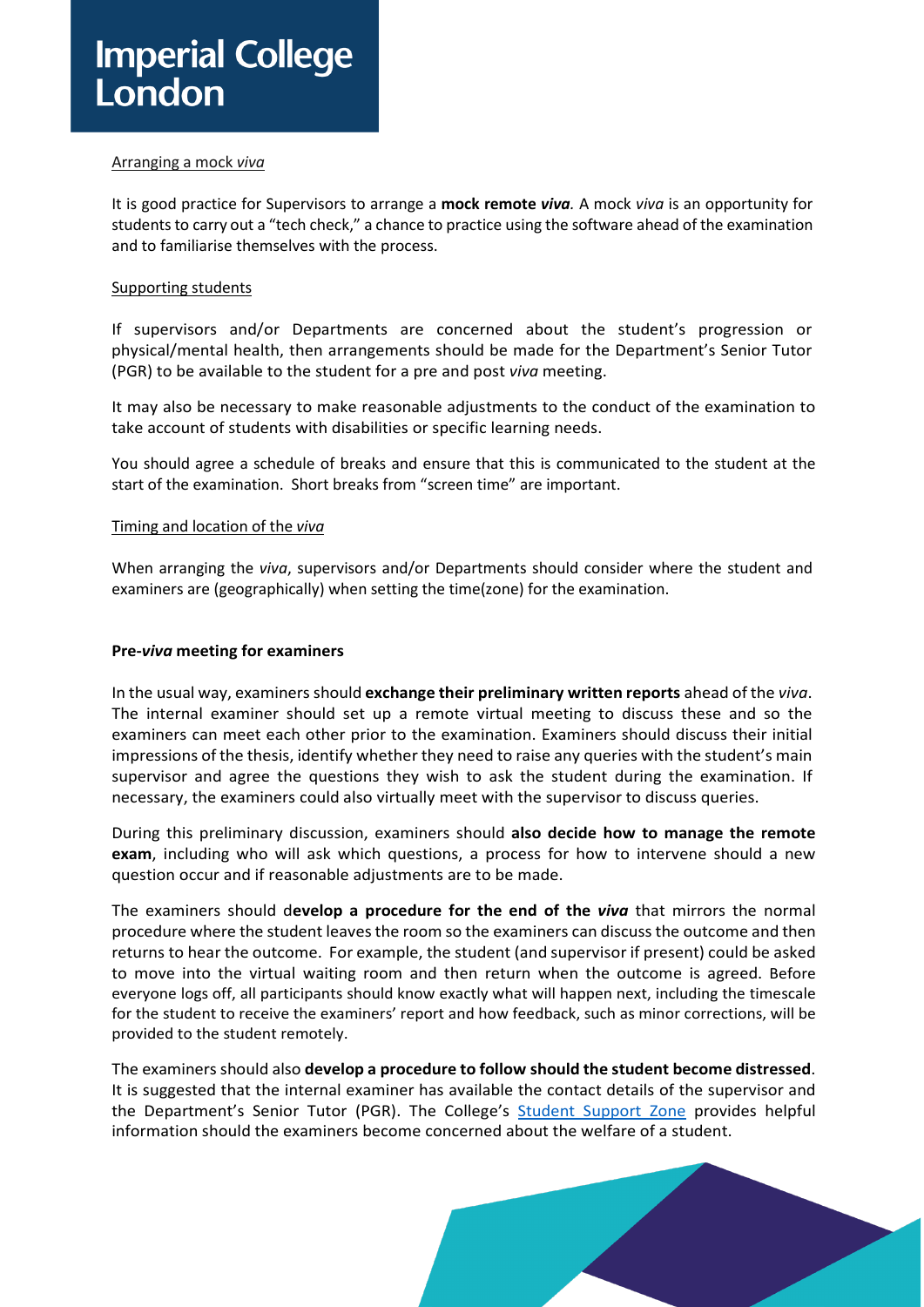# **Imperial College** London

Other practicalities to be discussed at this meeting include when to schedule breaks and how these will be managed.

A process should be developed which enables participants to remain in contact with each other in the event of technology failure. Some options are:

- staff can divert their College telephone number to their home/mobile number remotely by using the [telephony self-service tool.](https://www.imperial.ac.uk/admin-services/ict/self-service/connect-communicate/telephones-mobile/telephony-self-service-tool/) You can then provide all participants with your College telephone number and you will be reachable at home or on your mobile.
- set up a separate conference call where participants can call a central number.
- alternatively, if all participants are comfortable doing so, personal numbers can be exchanged. This is not usually recommended but the pandemic has presented exceptional circumstances. If participants do exchange personal numbers, there should be an agreement at the end of the examination to delete all personal numbers.

A template agenda for the pre-viva meeting between examiners is attached as **Appendix 1**.

### **At the** *viva*

Usually the internal examiner should set up the *viva* examination, including managing entry to the online meeting, setting up virtual waiting rooms and ensuring that the exam is conducted under appropriate conditions.

ID verification - Imperial requires all participants to show their ID cards at the start of the examination. Webcams should remain on throughout the duration of the examination.

Wellbeing **-** Examiners should check on the wellbeing of the student before the *viva* starts. Is the student self-isolating or is anyone else with them in their household/accommodation? They should be particularly sensitive to the wellbeing of the student when the outcome of the examination is delivered to the student and suspend the viva and ask about the student's wellbeing if they notice the student becoming distressed during the *viva*.

All participants should have access to water throughout the examination and have access to everything they need.

Briefing on the examination - Examiners should have agreed, at their pre-meeting, the practicalities for how the examination will be conducted, including the schedule of breaks. These should be communicated to thestudent at the start of the *viva*.

**Regardless of the outcome, studentsshould be congratulated on completing their** *viva* **examination (and hopefully on the result)** and, in cases where the outcome may not be as positive asthey'd hoped, establish that the student has a friend or family member that they can talk to (or that the supervisor can be on call to support, if necessary).